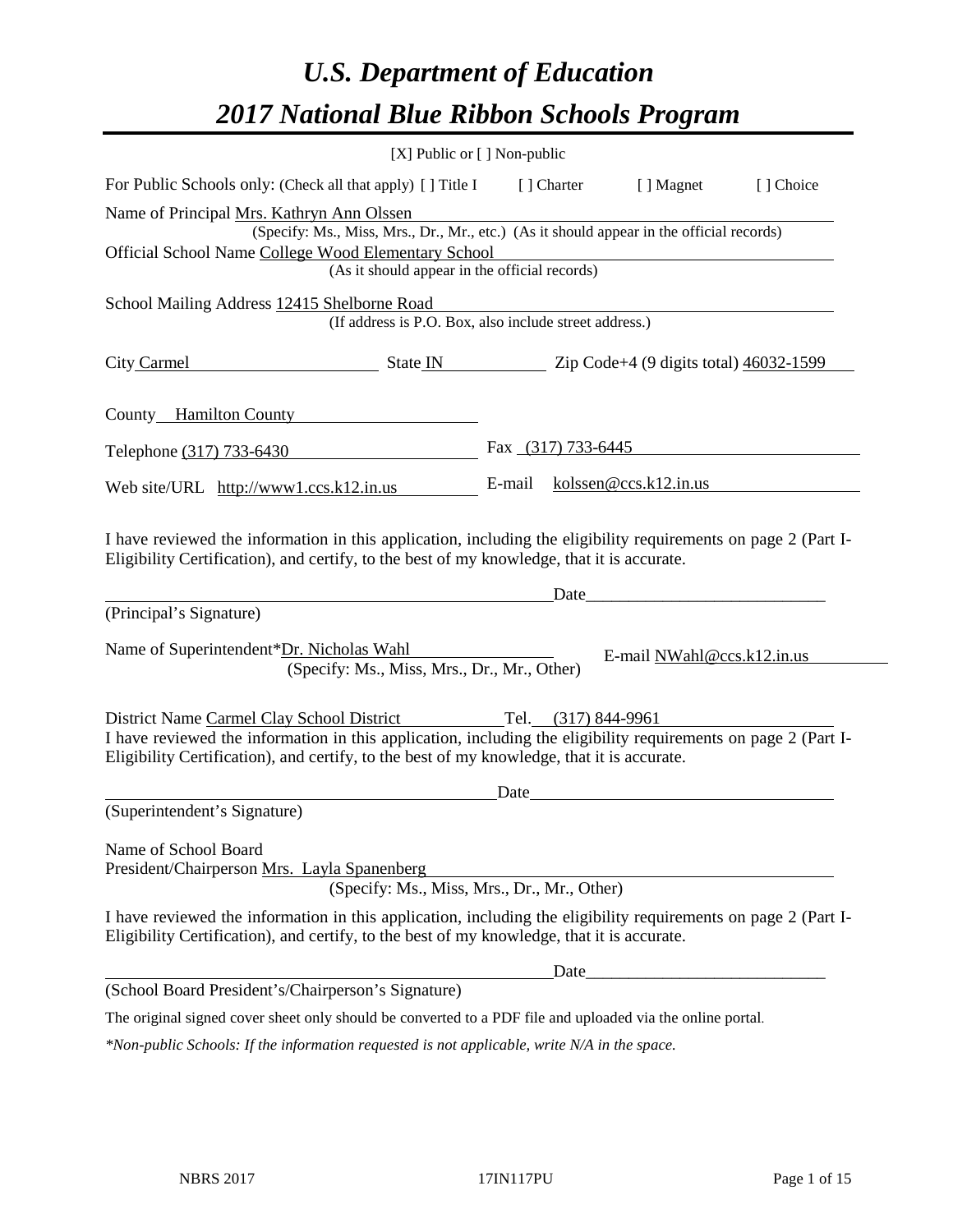The signatures on the first page of this application (cover page) certify that each of the statements below, concerning the school's eligibility and compliance with U.S. Department of Education and National Blue Ribbon Schools requirements, are true and correct.

- 1. The school configuration includes one or more of grades K-12. (Schools on the same campus with one principal, even a K-12 school, must apply as an entire school.)
- 2. All nominated public schools must meet the state's performance targets in reading (or English language arts) and mathematics and other academic indicators (i.e., attendance rate and graduation rate), for the all students group and all subgroups, including having participation rates of at least 95 percent using the most recent accountability results available for nomination.
- 3. To meet final eligibility, all nominated public schools must be certified by states prior to September 2017 in order to meet all eligibility requirements. Any status appeals must be resolved at least two weeks before the awards ceremony for the school to receive the award.
- 4. If the school includes grades 7 or higher, the school must have foreign language as a part of its curriculum.
- 5. The school has been in existence for five full years, that is, from at least September 2011 and each tested grade must have been part of the school for the past three years.
- 6. The nominated school has not received the National Blue Ribbon Schools award in the past five years: 2012, 2013, 2014, 2015, or 2016.
- 7. The nominated school has no history of testing irregularities, nor have charges of irregularities been brought against the school at the time of nomination. The U.S. Department of Education reserves the right to disqualify a school's application and/or rescind a school's award if irregularities are later discovered and proven by the state.
- 8. The nominated school has not been identified by the state as "persistently dangerous" within the last two years.
- 9. The nominated school or district is not refusing Office of Civil Rights (OCR) access to information necessary to investigate a civil rights complaint or to conduct a district-wide compliance review.
- 10. The OCR has not issued a violation letter of findings to the school district concluding that the nominated school or the district as a whole has violated one or more of the civil rights statutes. A violation letter of findings will not be considered outstanding if OCR has accepted a corrective action plan from the district to remedy the violation.
- 11. The U.S. Department of Justice does not have a pending suit alleging that the nominated school or the school district as a whole has violated one or more of the civil rights statutes or the Constitution's equal protection clause.
- 12. There are no findings of violations of the Individuals with Disabilities Education Act in a U.S. Department of Education monitoring report that apply to the school or school district in question; or if there are such findings, the state or district has corrected, or agreed to correct, the findings.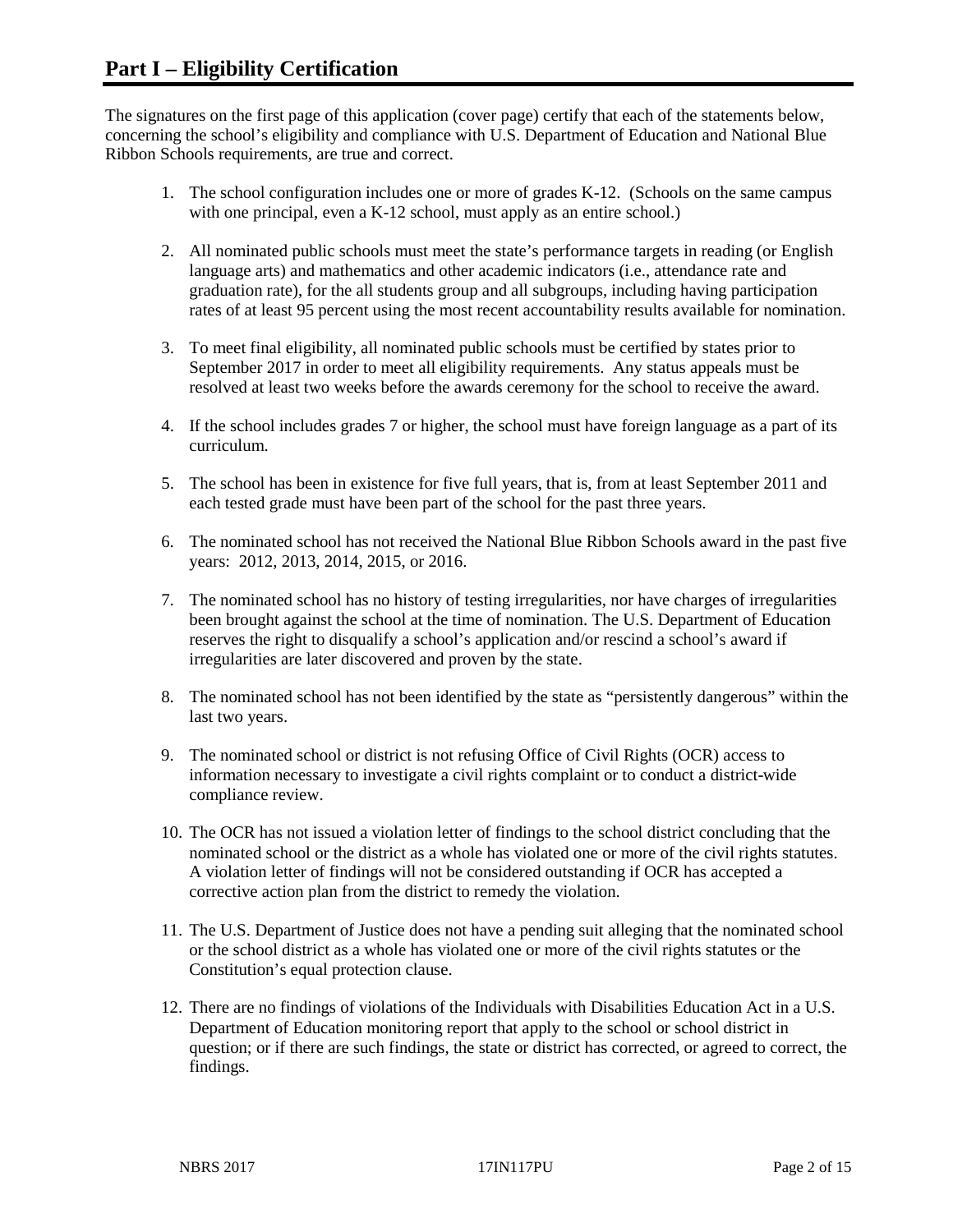#### **Data should be provided for the most recent school year (2016-2017) unless otherwise stated.**

## **DISTRICT**

1. Number of schools in the district  $11$  Elementary schools (includes K-8) (per district designation): 3 Middle/Junior high schools 1 High schools 0 K-12 schools

15 TOTAL

**SCHOOL** (To be completed by all schools)

- 2. Category that best describes the area where the school is located:
	- [] Urban or large central city [ ] Suburban with characteristics typical of an urban area [X] Suburban [ ] Small city or town in a rural area [ ] Rural
- 3. Number of students as of October 1, 2016 enrolled at each grade level or its equivalent in applying school:

| Grade                           | # of         | # of Females | <b>Grade Total</b> |
|---------------------------------|--------------|--------------|--------------------|
|                                 | <b>Males</b> |              |                    |
| <b>PreK</b>                     | 0            | $\theta$     | 0                  |
| K                               | 57           | 54           | 111                |
| 1                               | 52           | 46           | 98                 |
| $\overline{2}$                  | 70           | 49           | 119                |
| 3                               | 69           | 60           | 129                |
| 4                               | 68           | 69           | 137                |
| 5                               | 64           | 64           | 128                |
| 6                               | 0            | 0            | 0                  |
| 7                               | 0            | 0            | 0                  |
| 8                               | 0            | 0            | 0                  |
| 9                               | 0            | 0            | $\theta$           |
| 10                              | $\theta$     | 0            | $\Omega$           |
| 11                              | 0            | 0            | 0                  |
| 12 or higher                    | 0            | 0            | 0                  |
| <b>Total</b><br><b>Students</b> | 380          | 342          | 722                |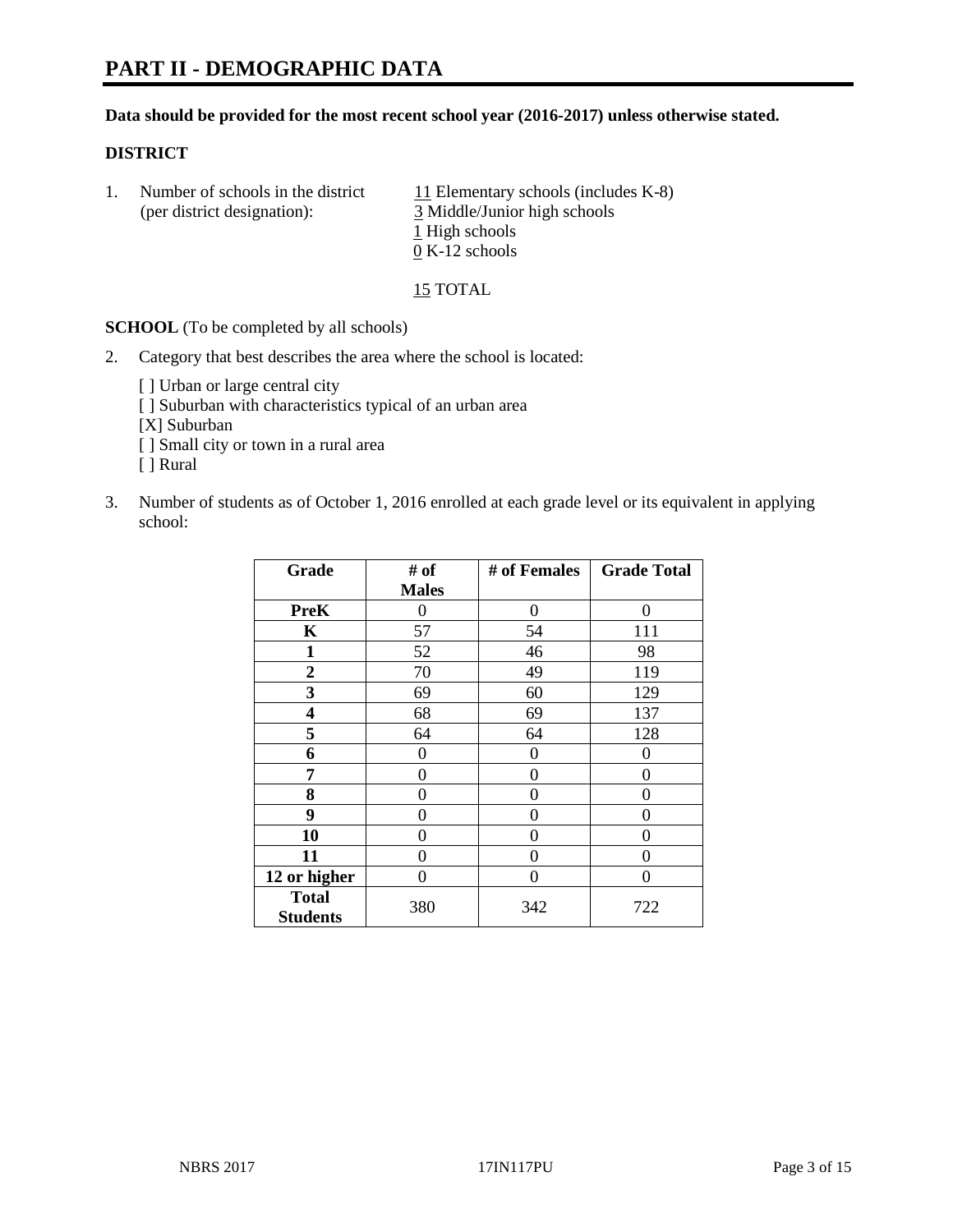the school: 30 % Asian

4. Racial/ethnic composition of  $\qquad 0 \%$  American Indian or Alaska Native 5 % Black or African American 1 % Hispanic or Latino 0 % Native Hawaiian or Other Pacific Islander 57 % White 7 % Two or more races **100 % Total**

(Only these seven standard categories should be used to report the racial/ethnic composition of your school. The Final Guidance on Maintaining, Collecting, and Reporting Racial and Ethnic Data to the U.S. Department of Education published in the October 19, 2007 *Federal Register* provides definitions for each of the seven categories.)

5. Student turnover, or mobility rate, during the 2015 – 2016 school year: 5%

This rate should be calculated using the grid below. The answer to (6) is the mobility rate.

| <b>Steps For Determining Mobility Rate</b>         | Answer |  |
|----------------------------------------------------|--------|--|
| (1) Number of students who transferred to          |        |  |
| the school after October 1, 2015 until the         | 23     |  |
| end of the 2015-2016 school year                   |        |  |
| (2) Number of students who transferred             |        |  |
| <i>from</i> the school after October 1, 2015 until | 10     |  |
| the end of the 2015-2016 school year               |        |  |
| (3) Total of all transferred students [sum of      | 33     |  |
| rows $(1)$ and $(2)$ ]                             |        |  |
| (4) Total number of students in the school as      | 730    |  |
| of October 1, 2015                                 |        |  |
| $(5)$ Total transferred students in row $(3)$      |        |  |
| divided by total students in row (4)               | 0.045  |  |
| $(6)$ Amount in row $(5)$ multiplied by 100        | 5      |  |

6. English Language Learners (ELL) in the school:  $18\%$ 

133 Total number ELL

Specify each non-English language represented in the school (separate languages by commas): Arabic, Argentinean, French, Gujarati, Hindi, Hindustani, Japanese, Kannada, Korean, Malayalam, Mandarin, Nepali, Persian, Portuguese, Punjabi, Russian, Spanish, Swedish, Taiwanese, Tamil, Telugu, Tulu, Urdu, Vietnamese

- 7. Students eligible for free/reduced-priced meals: 2 % Total number students who qualify: 16
- 8. Students receiving special education services: 14 %

58 Total number of students served

Indicate below the number of students with disabilities according to conditions designated in the Individuals with Disabilities Education Act. Do not add additional conditions. It is possible that students may be classified in more than one condition.

| 11 Autism                | $\underline{0}$ Orthopedic Impairment     |
|--------------------------|-------------------------------------------|
| 0 Deafness               | 4 Other Health Impaired                   |
| 0 Deaf-Blindness         | 9 Specific Learning Disability            |
| 10 Emotional Disturbance | 25 Speech or Language Impairment          |
| $0$ Hearing Impairment   | <b>0</b> Traumatic Brain Injury           |
| 1 Mental Retardation     | $Q$ Visual Impairment Including Blindness |
| 0 Multiple Disabilities  | <b>0</b> Developmentally Delayed          |
|                          |                                           |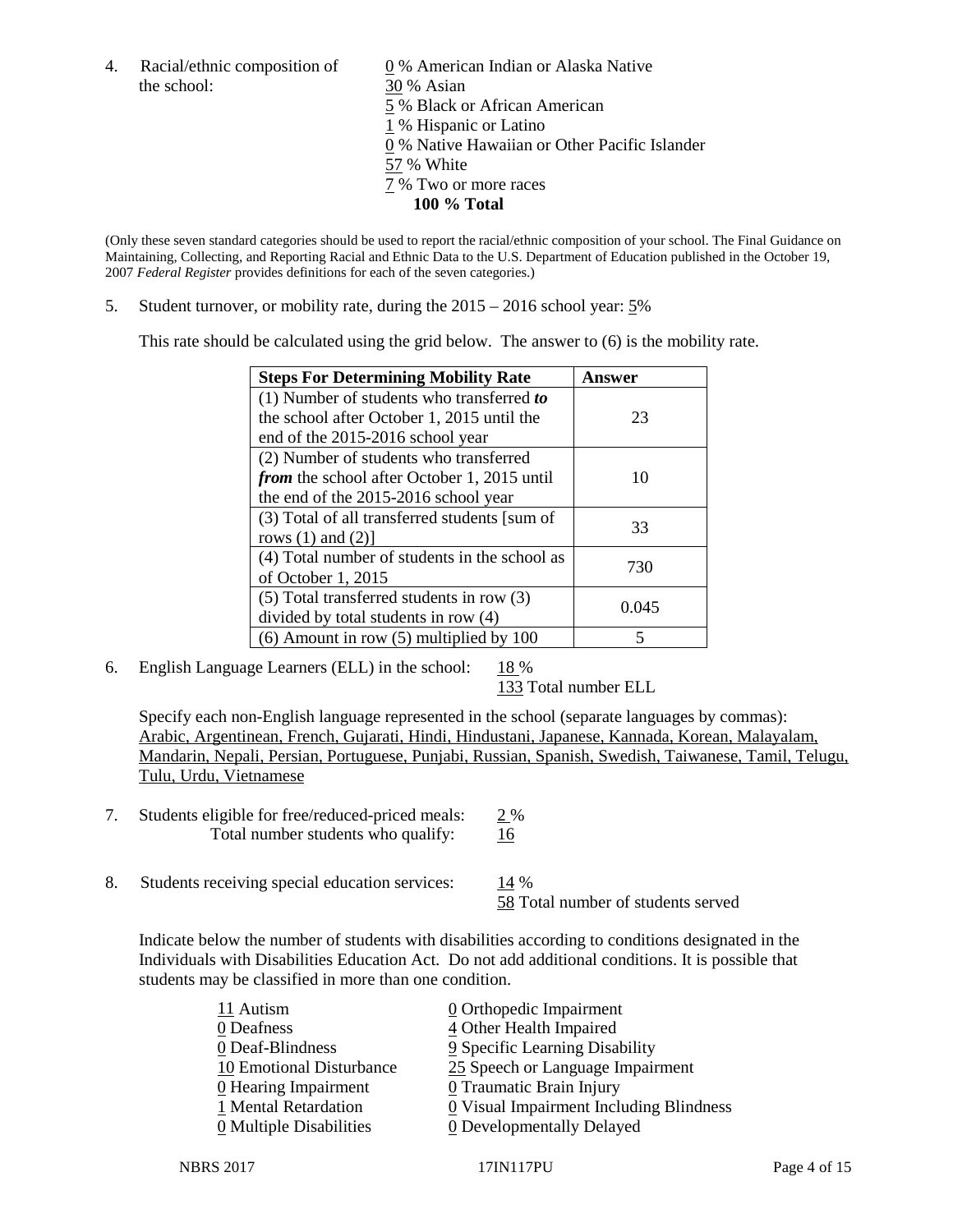- 9. Number of years the principal has been in her/his position at this school: 5
- 10. Use Full-Time Equivalents (FTEs), rounded to nearest whole numeral, to indicate the number of school staff in each of the categories below:

|                                        | <b>Number of Staff</b> |
|----------------------------------------|------------------------|
| Administrators                         |                        |
| Classroom teachers including those     |                        |
| teaching high school specialty         | 32                     |
| subjects                               |                        |
| Resource teachers/specialists/coaches  |                        |
| e.g., reading, math, science, special  | 11                     |
| education, enrichment, technology,     |                        |
| art, music, physical education, etc.   |                        |
| Paraprofessionals under the            |                        |
| supervision of a licensed professional | 21                     |
| supporting single, group, or classroom |                        |
| students.                              |                        |
| Student support personnel              |                        |
| e.g., guidance counselors, behavior    |                        |
| interventionists, mental/physical      |                        |
| health service providers,              | 5                      |
| psychologists, family engagement       |                        |
| liaisons, career/college attainment    |                        |
| coaches, etc.                          |                        |

- 11. Average student-classroom teacher ratio, that is, the number of students in the school divided by the FTE of classroom teachers, e.g., 22:1 23:1
- 12. Show daily student attendance rates. Only high schools need to supply yearly graduation rates.

| <b>Required Information</b> | 2015-2016 | 2014-2015 | 2013-2014 | 2012-2013 |     |
|-----------------------------|-----------|-----------|-----------|-----------|-----|
| Daily student attendance    | า7%       | 96%       | 98%       | ว7%       | 98% |
| High school graduation rate | 0%        | 0%        | 0%        | 9%        | 0%  |

#### 13. **For high schools only, that is, schools ending in grade 12 or higher.**

Show percentages to indicate the post-secondary status of students who graduated in Spring 2016.

| <b>Post-Secondary Status</b>                  |    |
|-----------------------------------------------|----|
| Graduating class size                         |    |
| Enrolled in a 4-year college or university    | 0% |
| Enrolled in a community college               | 0% |
| Enrolled in career/technical training program | 0% |
| Found employment                              | 0% |
| Joined the military or other public service   | 0% |
| )ther                                         |    |

14. Indicate whether your school has previously received a National Blue Ribbon Schools award. Yes No X

If yes, select the year in which your school received the award.

15. In a couple of sentences, provide the school's mission or vision statement.

To provide an appropriate educational program and learning environment that will effectively meet the educational, social and emotional needs of all College Wood students.

16. **For public schools only**, if the school is a magnet, charter, or choice school, explain how students are chosen to attend.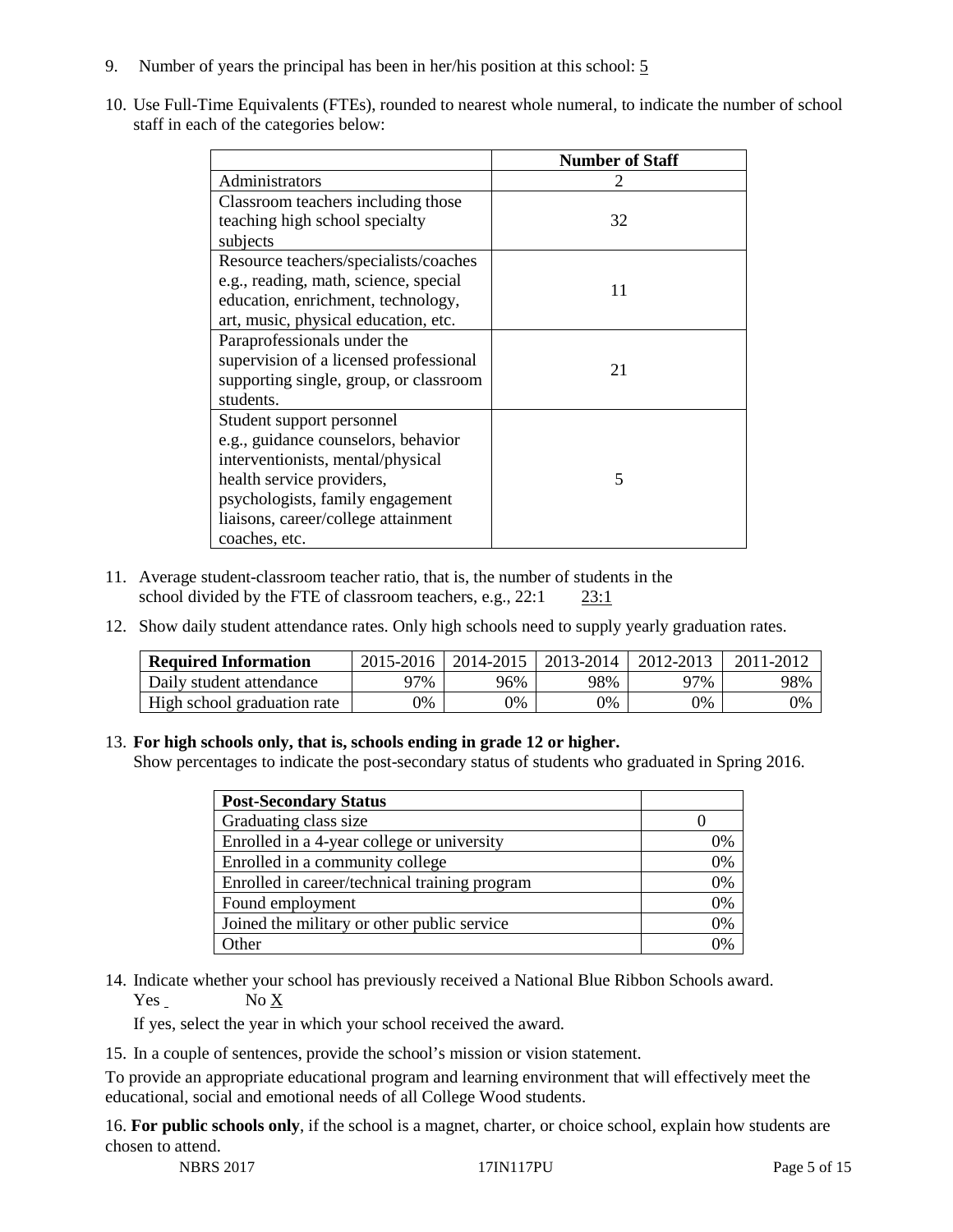# **PART III – SUMMARY**

College Wood Elementary is part of the Carmel Clay School District, located in Carmel, Indiana, on the northern outskirts of Indianapolis. Relocated in 2014 from its original site, College Wood now sits on a 166 acre campus which also includes West Clay Elementary and Creekside Middle School. College Wood is currently the educational home to 739 of the district's 16,041 students, making us the 2nd most populated of the district's eleven elementary schools.

College Wood enjoys the benefit of a diverse student population, in part due to national recognition the city of Carmel has been afforded in recent years. Since 2013, Carmel has been ranked 12th in "America's Best Cities to Live" (24/7 Wall Street) and third in "The Best Place to Live in America" (Money Magazine). Carmel is home to award winning schools, thriving local and international businesses, and dynamic, familyfocused neighborhoods. Our student population represents 11 home countries and 24 native languages. This year College Wood students are dispersed among 23 general education classrooms, six high ability classrooms and one classroom designed specifically to support students with Emotional Disabilities. Our open access media center serves as a hub for reading and research, and is complemented by three computer labs and nearly 200 portable laptop or tablet devices. Students enjoy daily special area rotations among computer, wellness, media, music and art instruction.

Our students consistently rank among the top 10% of Indiana students in annual I-STEP+ standardized testing. They progress through our top-ranked middle schools and high school to become a part of Carmel Clay School's steady 97.2% graduation rate.

College Wood students are academically challenged through the best practice teaching of our Indiana Academic Standards. All 84 members of our highly qualified staff encourage each and every student to experience excellence, explore opportunities, and realize their full potential. College Wood uses a wide variety of formative and summative assessments to guarantee we are meeting the differentiated needs of all our learners. Students in grade K-5 are also assessed twice a year on the NWEA MAP Assessment to precisely measure student progress and growth. These assessments in both reading and math create a personalized assessment experience by adapting to each student's learning level, allowing all teachers the opportunity to drive instruction through the use of data.

College Wood strives to instill traits of successful communicators and leaders early in each student's life through our school wide social and emotional learning curriculum. "Social Thinking" and "Superflex" lessons teach a common language to support students in their own social awareness, self-regulation, emotional management and perspective taking experiences. Within the lessons various characters demonstrate unexpected behaviors while the lead character teaches coping and communication skills and models expected behaviors. Social Thinking language and behaviors have quickly penetrated the atmosphere, affording us opportunities to routinely see and hear evidence of its impact among students in their interactions with both staff and peers.

College Wood recognizes the resources our families and community provide us and value the reciprocal relationship provided by several fundraising endeavors held each year. From a bedsheet drive benefiting hospitalized youth in our area, to various food and coat drives and a grand event to benefit The Leukemia and Lymphoma society, our students learn the importance of philanthropic service while supporting those in need within our own community and beyond. Through these events, a number of students in recent years have been spurred to initiate successful philanthropic endeavors of their own.

College Wood is never devoid partners or volunteers to assist in the classroom or with extracurricular activities. We boast a thriving Parent Teacher Organization (PTO) that provides ample opportunity for parents and community members to engage with students and staff. Quality communication with these partners is critical to creating new relationships and maintaining existing ones. Weekly school-wide informational newsletters, monthly PTO newsletters and continual email and social media communications from teachers all combine to provide our families with awareness of current school, PTO and relevant community activities, opportunities and recognitions.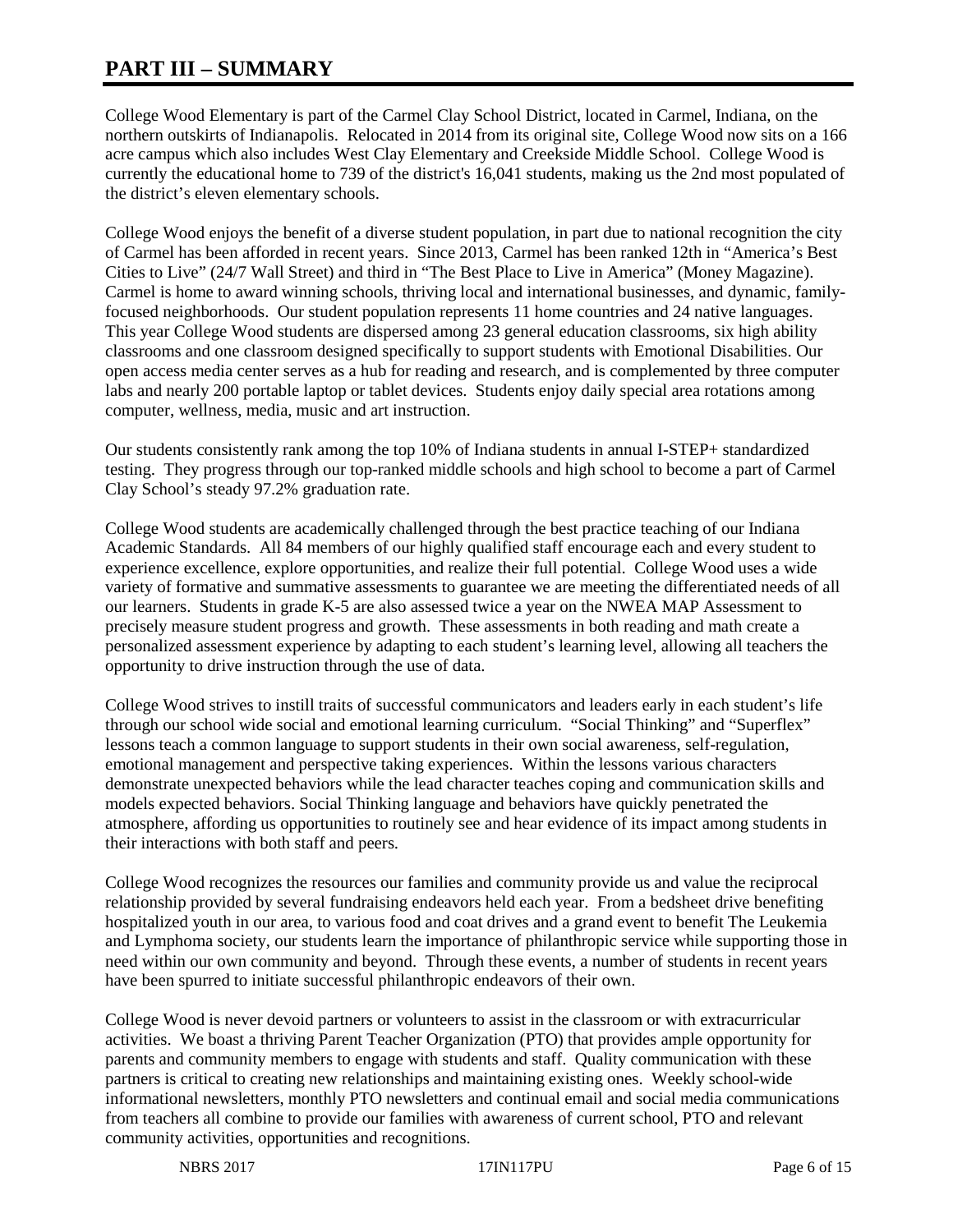College Wood teachers, administrators and staff share a clear focus on meeting the individual needs of all students with keen attention on their social, emotional and academic success. Charged with the care and development of more than 730 diverse and impressionable students, we gratefully utilize all the resources, both tangible and otherwise, provided to us in elevating each child to their full potential. We are delighted to share what makes College Wood successful in this endeavor as we apply for the prestigious award of becoming a National Blue Ribbon School.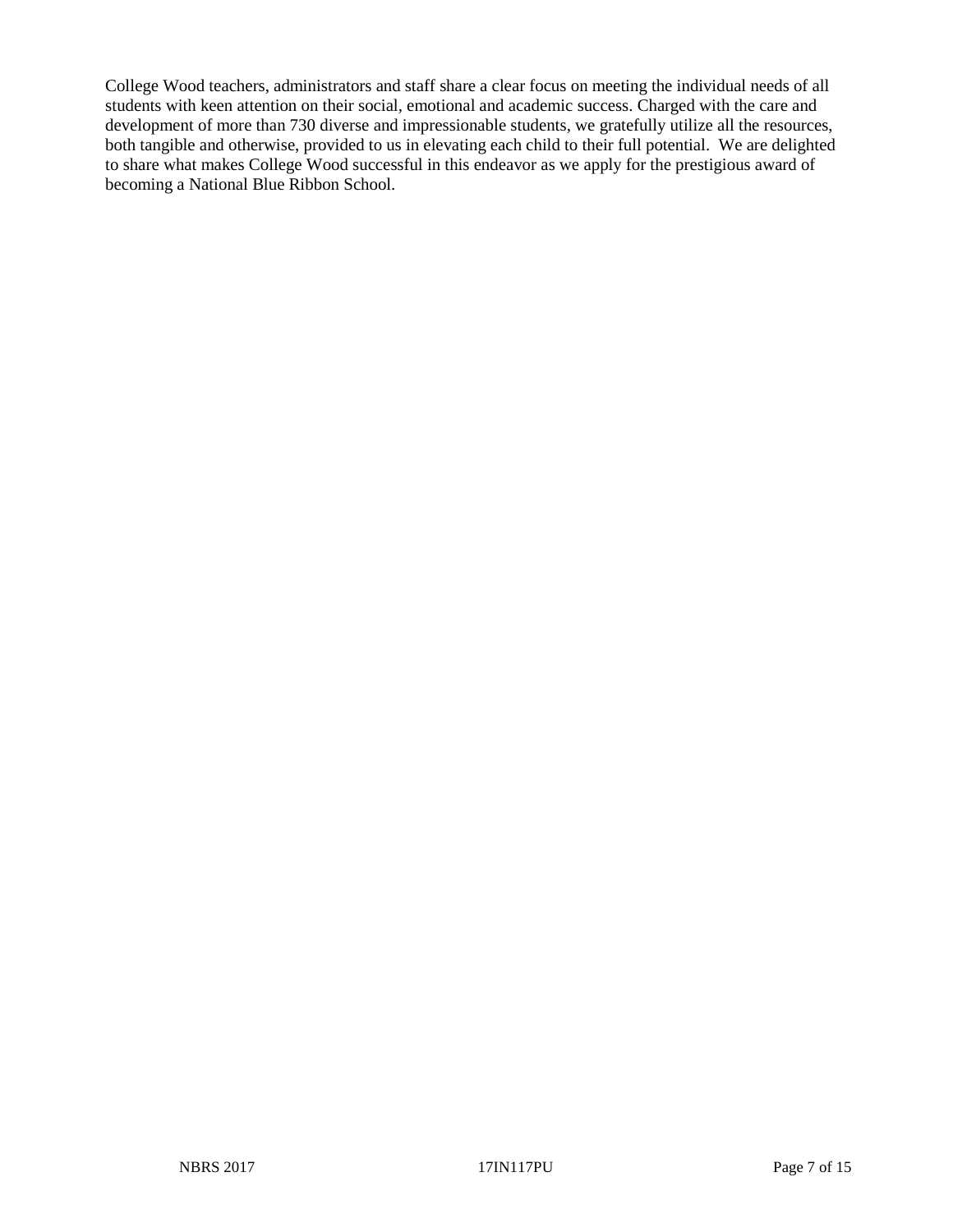# **1. Core Curriculum:**

College Wood Elementary curriculum is aligned to the Indiana Academic Standards. These standards provide a clear understanding of what students are expected to learn so they will be prepared to succeed in post-secondary education and economically-viable career opportunities. Carmel Clay Schools (CCS) annually evaluates, revises and adopts curriculum that supports the Indiana Academic Standards, as well as our district's vision: Experience excellence…Explore opportunities…Realize potential. The curriculum that we annually adopt is designed to be robust and relevant to real world issues, and reflect the knowledge and skills that our young people need in their foundation for success in college and careers. In our adopted curricula, we supplement with research based programs to differentiate the instruction for the learning styles of our diverse population of students.

Reading: Our teachers offer a research-based, balanced literacy curriculum to ensure that students reach their highest standards in reading, writing, and speaking that are essential to their success in an informationrich world. Using a wide variety of genres and topics, students learn to comprehend, analyze, and evaluate text, and communicate effectively.

The district expectation of 150 minutes of daily literacy is implemented with fidelity at College Wood Elementary. This time is protected from interruption to maximize student learning. During this literacy block teachers differentiate literacy instruction by using whole group reading, small guided reading groups, word work, student-teacher conferences, peer cooperative learning, phonemic awareness and pre-reading skills. Our current reading curriculum is science and social studies based. It builds background knowledge by inviting students to activate prior knowledge, encourages students to share knowledge and experiences through ongoing dialogue, accelerates growth in reading proficiency using rich authentic, multicultural literature and supports the teacher in his/her intent to differentiate instruction.

Our reading program includes a collection of books for students to learn skills and strategies. Students apply these skills and strategies using the leveled libraries which provide suitable books for all levels of readers, and through structured and flexible grouping materials provided to all classrooms. Thinking maps and strategic reading activities provide our students with opportunities to develop reading skills. Scaffolding strategies are implanted to check for understanding and identify any need for modified instruction. Direct instruction and interactive activities for vocabulary (content and academic) support the curriculum's vocabulary. Clearly identified objectives and tested skills inform instruction.

College Wood's math instruction is a 75 minute block of time dedicated to ensuring students master key concepts as outlined in the Indiana Academic Standards. The math curriculum is designed to continually revisit concepts, and to spiral back, which makes the relationship of a strong mathematics foundation evident in a child's success in the subject. The repeated exposure of the topic gives way to an increase in conceptual understanding, thus strengthening the depth of knowledge. A workshop model is implemented to support collaborative work, and to provide a format for teachers to meet with small groups, hitting topics/content where students need differentiated support. Collaborative learning occurs in math, as it does in all subjects, to increase a child's confidence in defending their reasoning, and enforce the skills they are learning in both whole group and small group settings. To support the development of this foundation and ensure that every child has the opportunity to succeed in math, we also provide math intervention. This intervention is described in more detail later in this report.

College Wood utilizes a writing curriculum that is best described as a framework with explicit instruction, and ample time to practice. We pursue curriculum in which young people want to invest, and find it works best when the student is allowed to choose their own topic to write about. We teach students to develop and refine strategies for writing across curriculum, including opinion/argument, informational, and narrative writing. Complexity in writing increases as the teacher coaches the student through exposure of exemplar texts, modeling, and conferring. This curriculum naturally lends itself to differentiation as the student/teacher conferences pinpoint areas of development, for which the teacher scaffolds the lessons to fit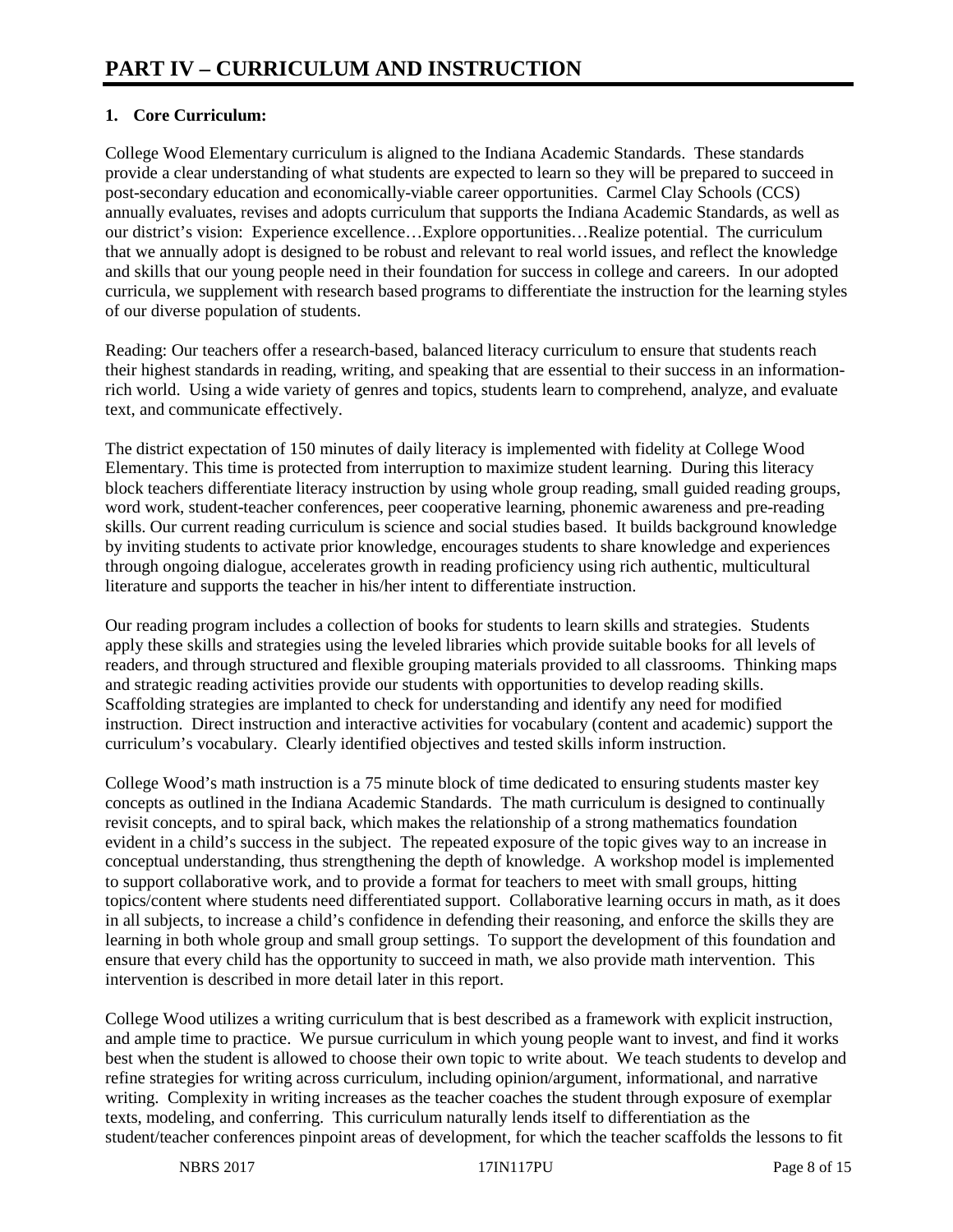that child's area of need.

College Wood students explore scientific concepts and learn to solve complex problems as they participate in scientific inquiry in all grades. A rigorous curriculum, research-based strategies, and an inquiry approach to instruction prepare students to use scientific habits of mind to solve problems in their everyday lives as well as to tackle society's most complex issues. Through these high quality, hands-on experiences, students acquire a rich knowledge of science and develop an appreciation for its relevance and significance to their lives beyond the classroom.

Carmel Clay's goal for all learners is to provide a balanced social studies education that fosters social understanding and influences students to become effective citizens in our multicultural and interdependent world. To achieve this goal, we provide social studies instruction through historical and current contexts. The Indiana Academic Standards serve as a guide for our social studies curriculum, with a focus on history, civics and government, geography, and economics. As a district we specifically highlight the foundational skills of civics and government in a variety of ways. We have a vertical curriculum that teaches students about our local, county, state and national government. Within this curriculum we enhance our instruction and engage our students through a number of learning simulations and field trips. Second grade students visit Carmel's local historical society and fourth graders take a walking tour of all our state government offices in downtown Indianapolis. Fifth grade students spend time learning about nationally elected positions and attend a day long field trip at our local Junior Achievement Biz Town where all their elementary social studies knowledge intersects. This year College Wood also simulated a full mock Presidential election and we continue to maintain a student council organization for grades 4 and 5. Online textbooks, quality simulations and interactive tutorials provide hands-on learning experiences which produce lessons that are fun and impactful.

# **2. Other Curriculum Areas:**

Media, Art, Music, Physical Education, and Computer/Technology are College Wood Elementary's special area classes. Students in kindergarten through fifth grade rotate through our specials programming every day of the week for a 50 minute class. All special area teachers collaborate with classroom teachers to support classroom initiatives, as well as following a curriculum pursuant to the Indiana Academic Standards.

The library media program strives to create and support an environment in which all learners become effective users of ideas and information to achieve the standards set by the state of Indiana and Carmel Clay schools. The goals of the library media program are to cultivate a love of learning, provide a broad range of quality resources to support the curriculum and to support recreational reading interests, teach students to become effective and ethical users of print and electronic information, and to encourage students to become lifelong readers. Students come to a weekly class in the media center where the lessons are tied to classroom instruction. Makerspace is a part of our media program as it supports STEM learning and a high level of student creativity.

Students are exposed to hands-on learning experiences that address the National and Indiana State arts standards and allow opportunities to work in different mediums. Additionally, students have many opportunities to share artwork with the community. Examples include artwork displayed at the district office as well as the Smallest Art Gallery in downtown Carmel. Our art teacher highlights various artists throughout the year, so students can learn from their specific style. Through descriptive feedback, students can refine and hone their art skills. Outside of class, our art teacher provides opportunity by offering an after school art club to our students.

Music is a weekly class provided to all students. It is an interactive experience that allows students the opportunity to work with both vocal and instrumental expression. Students also study the historical relevance of different composers and work on pieces that are related to their time period. Beyond the weekly class, our music teacher leads various vocal productions each year, including kindergarten's "Special Person Day" performance, first grade's Thanksgiving production, second grade's "Music in March" show, third grade's Veterans Day recognition, and an after-school choir available to all fourth and fifth graders which performs at a number of school and community events each year.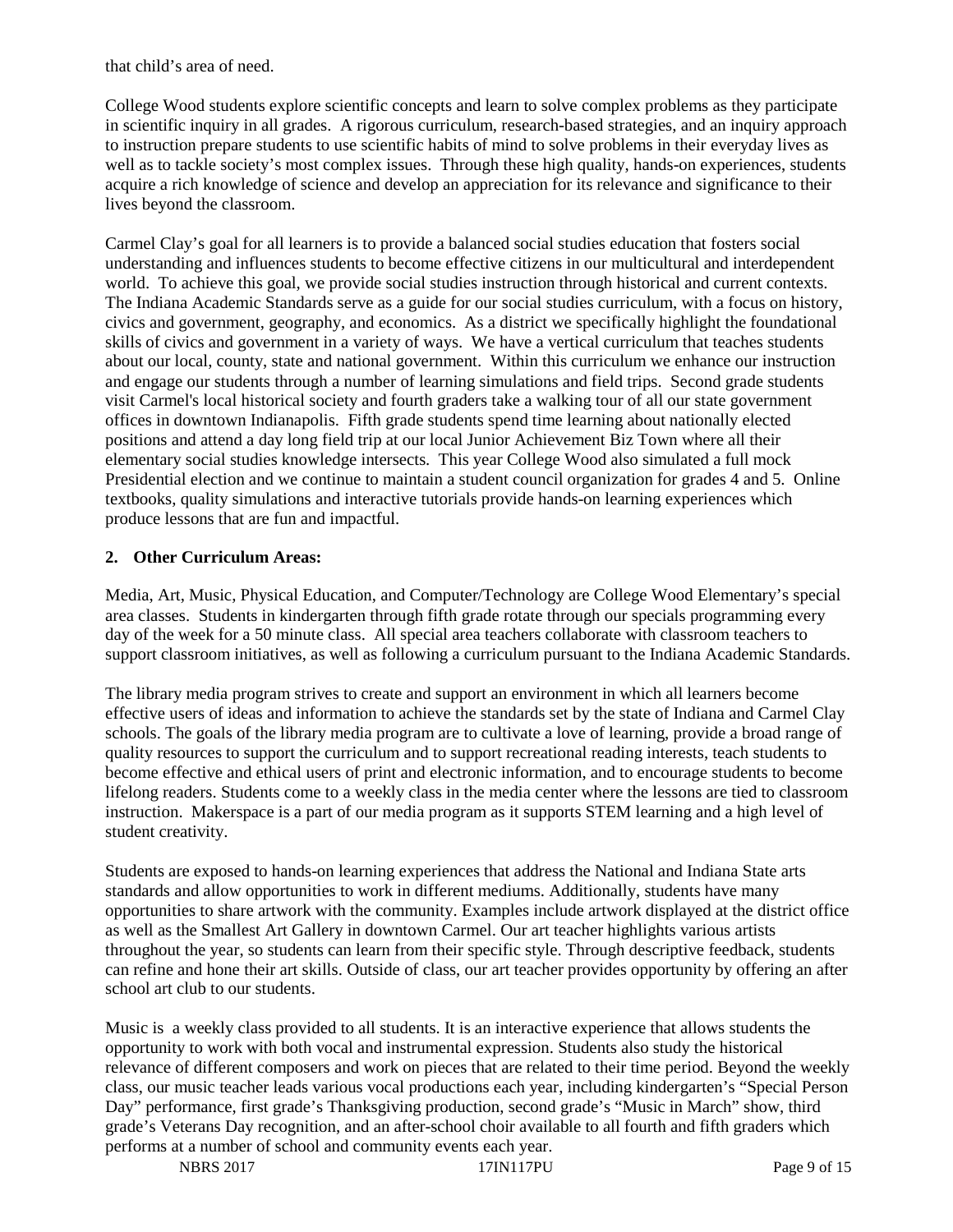The goal of the physical education curriculum at College Wood Elementary is to develop individuals who are proficient at movement and who can use physical activity to maintain and develop fitness, develop skills for sports and recreation, use movement in various ways, and to promote lifelong physical activity. Students are encouraged to set and meet their own fitness goals as part of their fitness program. Our physical education teacher works to engage students and their families through programs that encourage wellness in and out of the classroom, including walk or bike to school days, Hoops for Heart, and Jump Rope for Heart. The physical education teacher provides periodic physical activity breaks throughout the day for students who need it.

Technology as a special area class takes place in the computer lab, where the computer teacher works closely with classroom teachers and administration to devise a curriculum that reflects the ever growing need of increasing use and understanding of technology. The integration of technology into the classroom and curriculum has progressed in recent years from the initial encouragement of students to bring their own devices to school, to the PTO purchasing iPads and Chromebooks for staff members to use with students, to this year's adoption of multiple devices (iPads, Microsoft 360, Chromebooks) by Carmel Clay Schools for implementation of device usage across subjects. The variety of devices provided by the district encourages teachers and students to choose the device that best suits the task at hand. In addition to the mobile carts of these devices, College Wood has three computer labs available for small or large group use as needed. Additional uses of technology include a newly adopted online learning management system to help teachers, students and parents work collaboratively in a shared technology environment, and student-run CWE-TV studio where live televised morning announcements are broadcast for the school. Fifth grade students run the news studio as anchors, technicians, producers, and script writers. Much of our professional development and our school improvement plan revolves around the integration of technology.

#### **3. Instructional Methods, Interventions, and Assessments:**

College Wood ensures that our students have access to rigorous, grade-level curriculum and highly effective, scientifically based initial instruction. A rigorous standards-based curriculum, vibrant researchbased instructional strategies, and a comprehensive assessment system comprise the foundation for excellence in teaching and learning. To ensure high quality instructional programming, all Carmel Clay schools engage in an extensive program evaluation process to assess the effectiveness of these components as well as their alignment and articulation across all grade levels. Ensuring that each and every student achieves his/her potential requires a comprehensive assessment system that identifies individual student needs and provides valid and reliable data for curricular planning. Our balanced assessment system includes both standardized and locally developed measures that offer summative and formative feedback to all stakeholders: students, parents, staff, and community. Together, these assessments provide the basis for data-driven decision-making for both systemic program design and instructional planning for individual students. Multiple delivery systems are also utilized to provide challenging and rigorous experiences to high ability students whose academic needs require differentiated instruction within or beyond the general education classroom. To meet these diverse needs, we have High Ability classes in 2nd through 5th grades. Advanced math classes, for students who are performing above their grade level, are provided to qualifying kindergarten through fifth graders. In all classrooms a Daily 5 model is implemented where teachers' guided reading groups are flexible and driven through frequent formal and informal gathering of data. Instruction is also delivered through a fluid workshop model in both language arts and math. A gradual release of responsibility model is prevalent at College Wood so that students are given scaffolded instruction with an "I do, We do, You do" philosophy. This model allows a shift of responsibility from the teacher to the students. NWEA data and learning continuums are used to inform instruction as it relates class placement, as well as guided learning groups mentioned above.

To ensure all students strive toward high expectations for learning, a variety of research-based interventions that target specific learning deficits are systematically employed in a three-tiered Response to Intervention model. College Wood Elementary has a Building Based Team (BBT) which meets every six to eight weeks in response to students who are needing Tier 2 and Tier 3 intervention. We provide reading intervention in small group settings, as well as individually, that focuses on comprehension, fluency, and vocabulary. A math intervention has been adopted which has proven to be a wonderful addition to the math curriculum that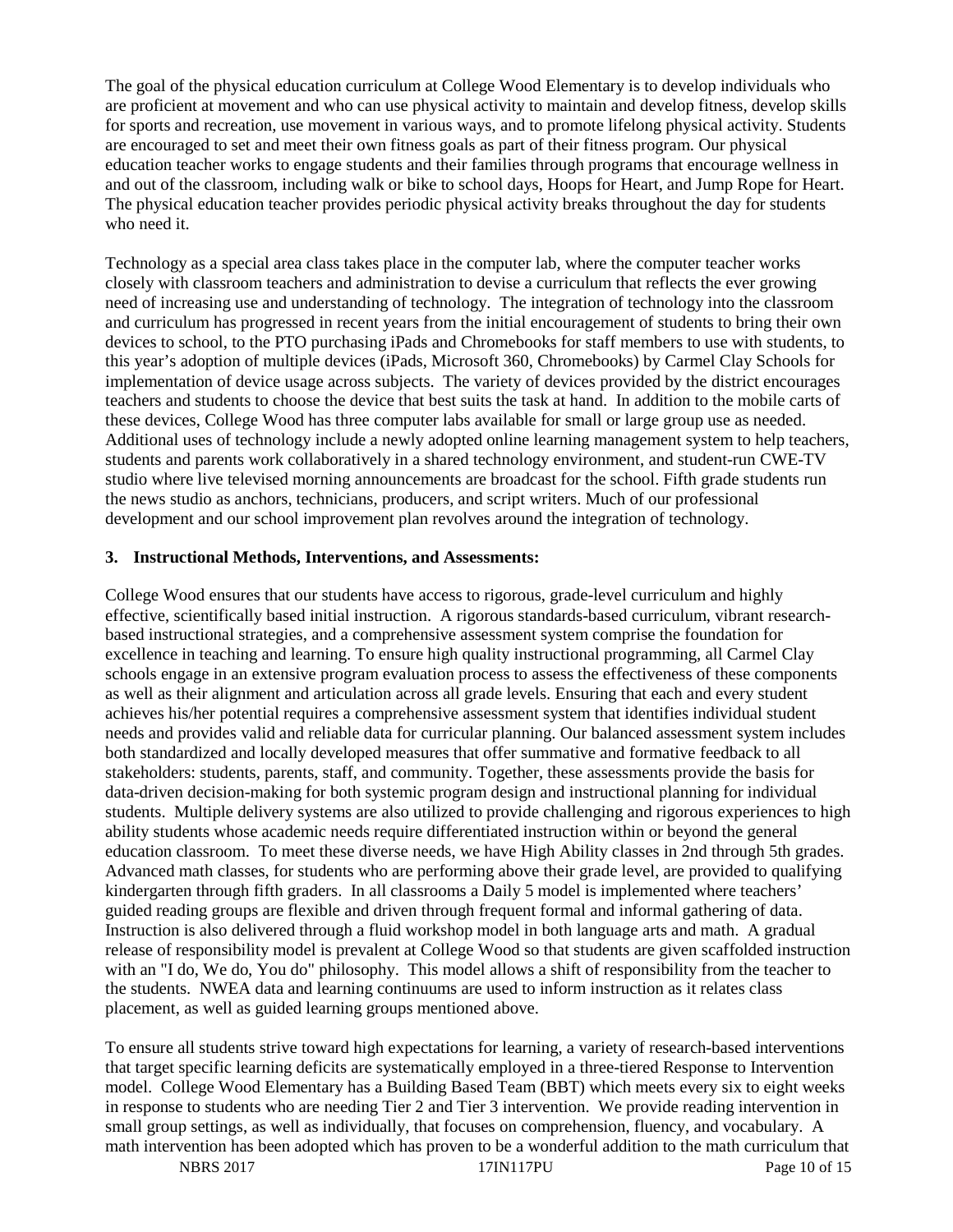we currently support in Carmel Clay Schools. This math intervention is a skill-based, multi-sensory program that helps to produce confident problem solvers who enjoy the study of math. Students learn math concepts, ideas, and applications, and the facts, rules and formulas that support them.

To add to the diversity of our student population, College Wood Elementary is one of two schools in Carmel Clay Schools which houses an Intense Behavior department. Students served by this program have significant behavioral struggles and are supported in the classroom by instructional aides who assist them in meeting their highest potential. Private offices, incentive programs, additional brain breaks, and interventions are incorporated into these students' daily schedules so they may participate with their peers in the general education and High Ability classrooms. Our Special Education resource department is separate from the Intense Behavior program, yet works closely and shares resources in order to form a tight knit support system for our most intense children to succeed socially and academically.

Extensive professional development prepares all staff members to support the district's expectations for student learning. Planned collaborative processes facilitate implementation of research based instructional strategies, promote innovation, and afford opportunities for teachers to work in partnership to help all students experience excellence, explore opportunities, and realize their potential. NWEA, an assessment adopted a couple of years ago, has been the focus of much professional development. Through this assessment we have targeted areas of potential strength, as well as potential weakness, and provided direct instruction in response to the data. As a result, student growth has proven NWEA to be a winner in supporting our goal to differentiate our instruction.

To address the academic and social needs of our English as a New Language population, students take the WIDA assessment to document progress and mastery of the English language. College Wood, along with Carmel Clay Schools, stands by the WIDA "Can Do Philosophy" which is recognizing and building upon the assets, contributions, and potential of culturally and linguistically diverse children and youth. Students who arrive at College Wood as "level 1" are provided a newcomer curriculum, as well as support in class to provide encouragement during this feeling of uncertainty and transition to a new culture. WIDA test results provide teachers with a framework of "Can Do Descriptors" across subjects, and the students' proficiency level in linguistic complexity, vocabulary usage, and language control. This data is used in conjunction with NWEA, classroom assessments, and informal observations to provide programming and accommodations suited to the level of the learner.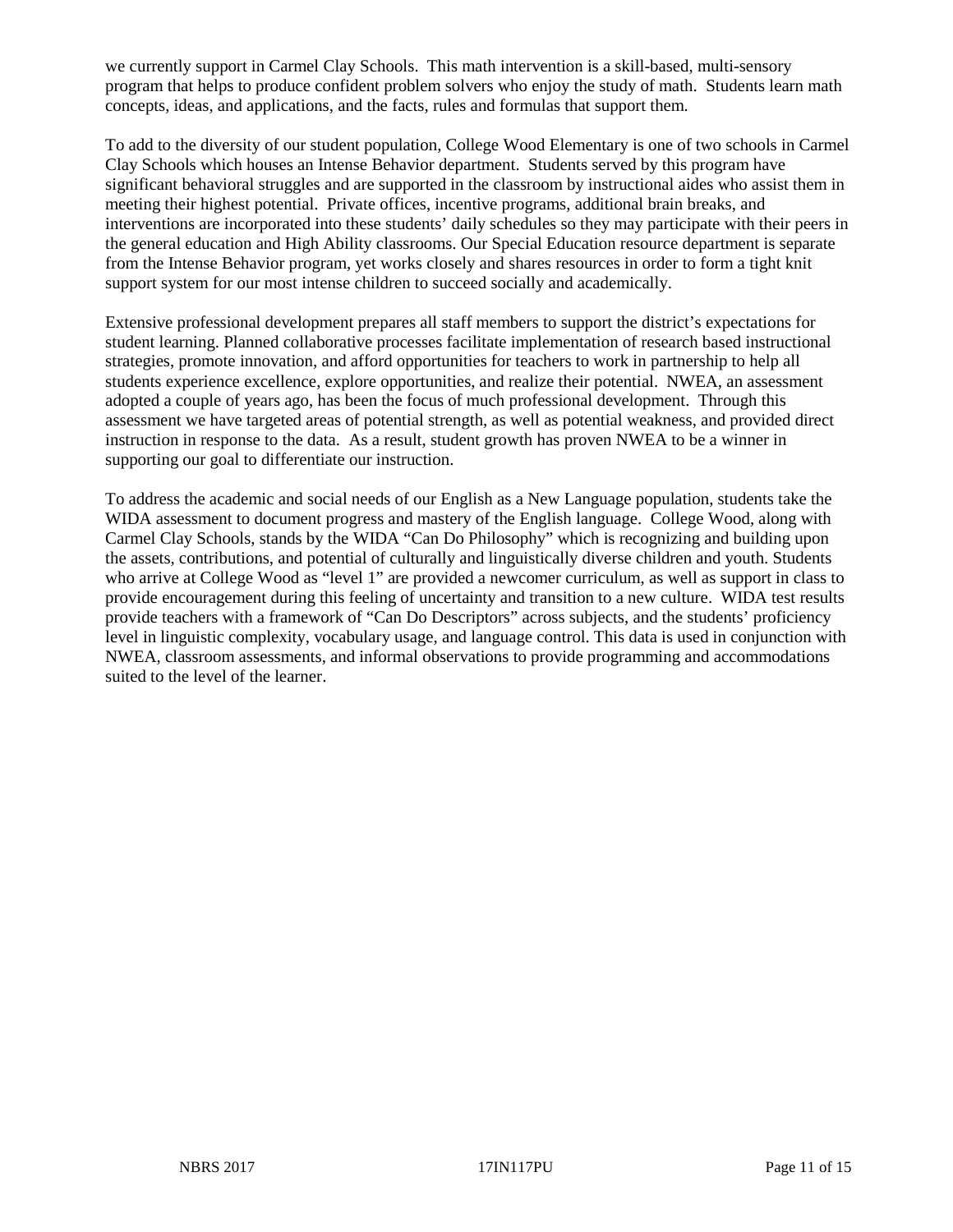## **1. School Climate/Culture:**

At College Wood Elementary, we ensure that we are meeting the needs of all students socially, emotionally, and academically by being responsive to their needs in a variety of ways. Our rigorous curriculum provides equitable and challenging learning experiences which allow our students to develop critical thinking and problem solving skills. Teachers provide students with stimulating learning experiences by examining formative and summative assessments to meet students at their developmental level. College Wood provides an advanced math option, balanced literacy approach, and tier one, two and three instruction in order to differentiate pedagogy and instruction based on student need. Teachers monitor student understanding daily and engage students in their learning through collaboration, small group and individual conferring opportunities, and self-reflection. A Building Based Team (BBT) assists in personalizing instructional strategies and interventions to address individual learning needs of students. The Building Based Team and grade level teams meet on a regular basis in order to provide a collaborative learning environment for teachers to improve instruction and student learning. College Wood utilizes the Social Thinking and Superflex curricula as our social and emotional learning programs to support both teachers and students in their social thinking skills. These curricula have helped our teachers and staff develop a common language when teaching social and emotional skills to students. Our social and emotional learning program, partnered with bullying awareness, study groups, and a mentor program with Carmel High School students, support our students in meeting their social and emotional needs. Finally, the CWE staff volunteer throughout the year to host Fun Clubs, which are activity based student clubs led by teachers that run after school during the fall and winter.

College Wood's culture is characterized by teachers and stakeholders as being one of community. Professional development, both at the district and school level, as well as individual, embedded professional development with the on-site instructional coach, assist in supporting teachers. The school values having opportunities for teachers to engage with each other to promote fellowship. Each staff member is part of the Social Committee and teams up to schedule an on-site and off-site social event each month. Teachers may also volunteer to host an off-site game night each month, and each team participates in the monthly Breakfast Club, which includes preparing breakfast for the staff. Within the PTO, a group called the "Friday Bakers" brings in delicious home baked goods for staff to enjoy monthly. At College Wood all staff feel valued and supported through these many efforts and more.

#### **2. Engaging Families and Community:**

College Wood is fortunate to have a strong relationship with our community stakeholders. Our supportive parents value education and play an active role in the school. Teachers and stakeholders value communication and an open dialogue to foster student growth. College Wood has a comprehensive website in which we are able to share knowledge and both building based and district information with stakeholders. Parents can access individual data and performance results through a password protected portal. Teachers also have access to grading tools to share student progress with parents regularly through the online portal. College Wood has an automated system, called School Messenger, that is used to notify stakeholders of district and building based news, including changes in procedures, newsletters, and other educational opportunities. The School Messenger system is capable of reaching parents through email, and via home, work, and cell phone numbers. College Wood also appreciates the use of social media to communicate with families and stakeholders regarding important events, news, and special happenings. In addition, during the 2016-2017 school year, teachers have begun to implement a learning management system (LMS), called Canvas, to communicate with parents regarding classroom news, resources, and other important information. All teachers utilize voicemail and email to foster direct and regular communication with parents. Parents are often invited to attend our Building Based Team (BBT) meetings for their child to discuss student progress, strategies, and interventions so that all stakeholders have an aligned vision for the students' progression of their education.

College Wood values utilizing our varied resources to support those in need. We have a Student Council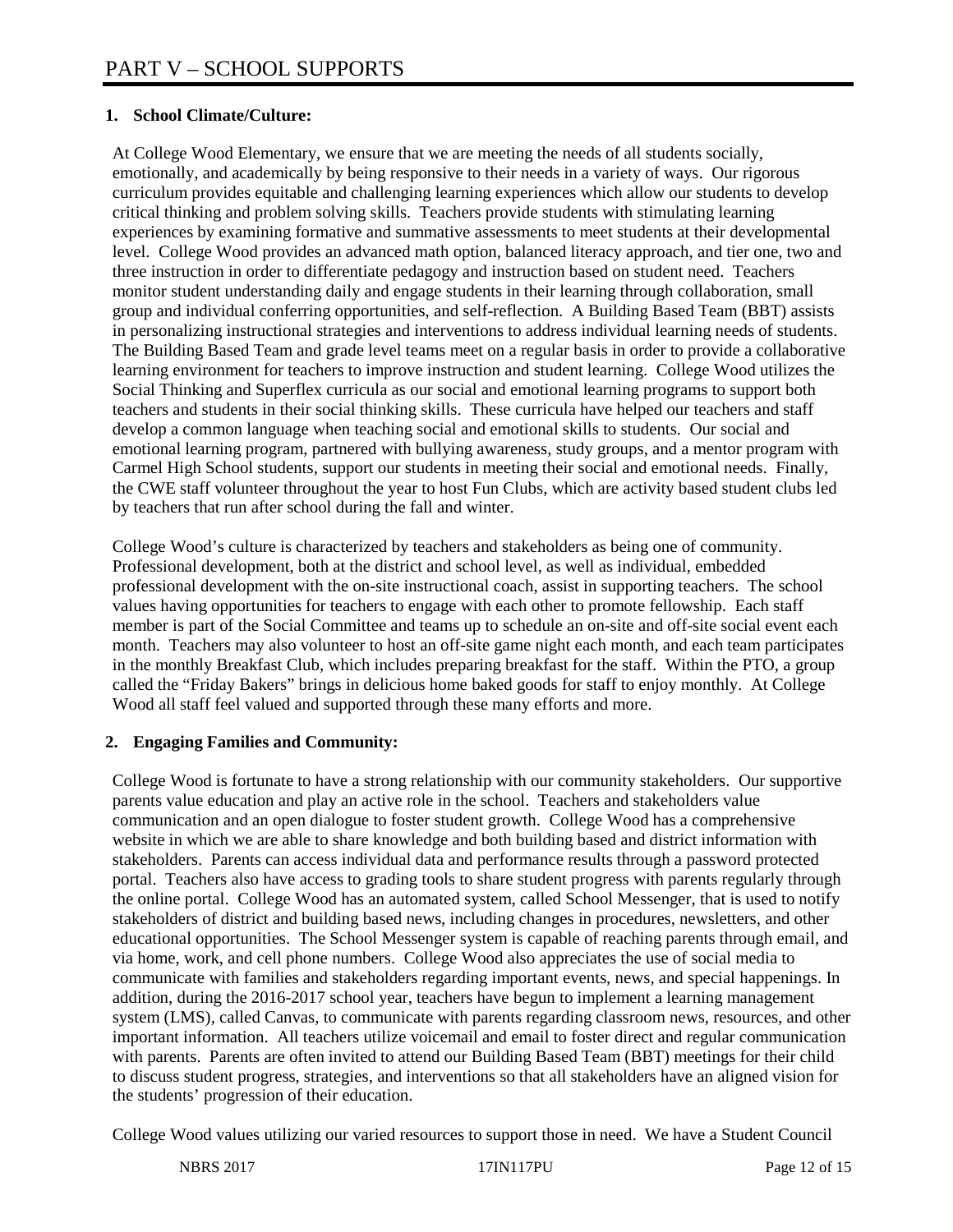that organizes drives and collections to provide for those in need including a sheet drive benefiting hospitalized youth, food drives, and coat drives. College Wood values the reciprocal role of supporting those in need in our community and teaching our students the importance of philanthropy. Our school also hosts an annual Leukemia and Lymphoma Society event to raise and donate money to this charity. Our Parent Teacher Organization (PTO) is a great link for families to be involved and support our school. Our PTO sponsors many events throughout the school year, including general PTO meetings, Family Bingo Night, the Scholastic Book Fair, seasonal celebrations, and the College Wood Carnival. College Wood is fortunate to have such a strong support system from its stakeholders.

## **3. Professional Development:**

College Wood supports a well-rounded and differentiated approach for professional development. Professional development opportunities are derived from multiple sources including our School Improvement Plan, which is based on student achievement data, district initiatives, administrator meetings, and professional development with the on-site instructional coach. The School Improvement Plan helps teachers and administrators understand instructional needs based on student data from the previous year. District initiatives include differentiated professional development in all newly adopted curricula, an understanding of strong pedagogy based on research, intervention support, and technology support. The district provides on-going development with a multitude of summer offerings such as a technology conference, #C4, as well as both day time and evening sessions for teachers to train on professional areas of their choice. In addition, administrators attend a summer retreat, participate in book studies, and attend regular bi-monthly meetings focused on district initiatives and data. College Wood's on-site instructional coach participates in regular bi-monthly professional development at the district level. Our school also has five lead teachers who attend quarterly professional development sessions at the district level with the intent on bringing back information to share with staff. A working professional development plan is then created based on district initiatives, the school's improvement plan, and local student data.

College Wood's professional development is differentiated, embedded, and thoughtfully placed in terms of how it is best delivered to teachers. The goal in mind is that the professional development builds capacity within teachers to become leaders and works to best meet student learning goals. Professional development is delivered through a variety of avenues. Staff members receive training at after school faculty meetings, grade level collaborations, release time for teachers, and during embedded instructional time with the instructional coach, depending on which method best suits the topic. For example, professional development on the district's new writing curriculum was best delivered through grade level release time so that it could be differentiated based on grade level. Professional development on our school's social and emotional learning was best delivered in a number of all teacher faculty meetings so that everyone heard the same ideas and teachers were able to see the big picture approach collectively. Technology support was best delivered through individualized release time based on teacher need and level of expertise. Professional development could also be self-selected within an area of focus in which teacher leaders are sharing best practices with others. Finally, best practice and pedagogy support is best delivered through individualized professional development with a teacher or team and the instructional coach through coplanning and co-teaching opportunities with built-in reflecting conversations. Through this differentiated and embedded professional development approach, teachers and administrators are able to regularly plan, participate, and reflect on new learnings and its impact on student achievement.

# **4. School Leadership:**

Collaboration and shared leadership are common themes at College Wood when it comes to the philosophy of our school leadership. The principal and the assistant principal are the instructional leaders of our school, ensuring that all teachers have a common understanding of our philosophy and supporting teachers in developing leadership skills. In addition to the principal and assistant principal, we have several teachers who serve in leadership roles including the technology coordinator, lead teachers, committee chairs, and the instructional coach. We also have teachers serving on the School Improvement Committee who analyze student data, write student learning goals and help develop strategies to meet these goals in accordance with the professional development plan. Administrators and teachers who serve in these roles meet throughout the year to continue to foster the growth of both teachers and students. While the role of each of these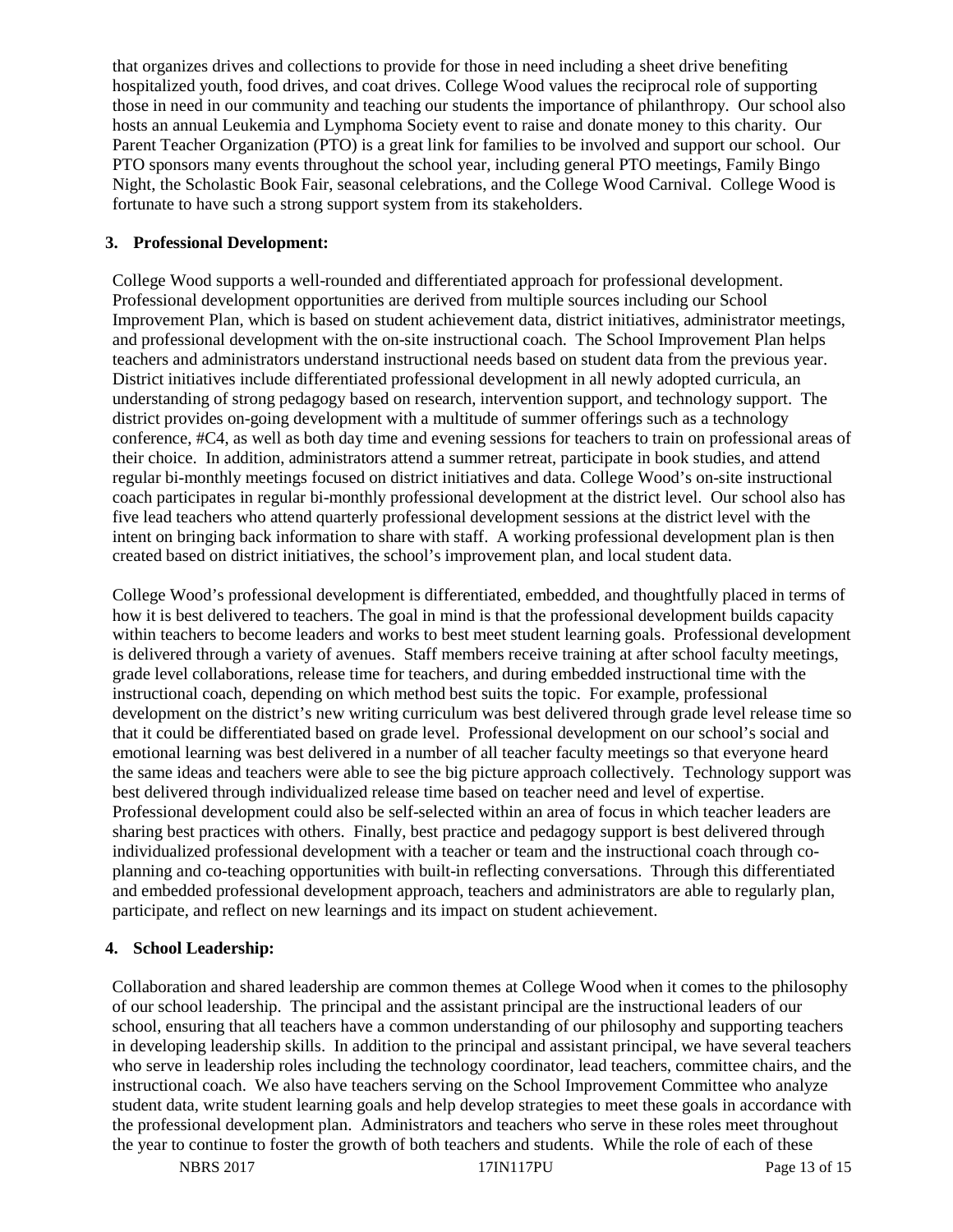school leaders is different, they share a common vision—fostering a positive student learning environment that promotes respect, responsibility, and life-long learning in an ever-changing world.

Not only do our teachers embrace the philosophy of collaboration and shared leadership, our teachers also understand that in order to grow, we must take risks, make mistakes, and lean into failure. This philosophy is evident through our professional development in which administrators and teacher leaders model pushing themselves out of their comfort zones to take risks and try new ideas. Because this is modeled by school leaders, all teachers come to respect this philosophy in order to embrace this within their own classrooms and with their own students. In turn, students embrace it as it is modeled within their classrooms by their individual teachers. This growth mindset drives us toward new learning and innovation. Coupled with this growth mindset is the question at the root of all we do, "what is best for kids?" College Wood makes it very clear that our goal in any decision making centers around this question. From decisions on strategies and interventions, from our Building Based Team (BBT) to empowering teachers, through professional development, to the smallest decisions on conferring with students, all teachers embrace this philosophy of making decisions based on what is best for kids.